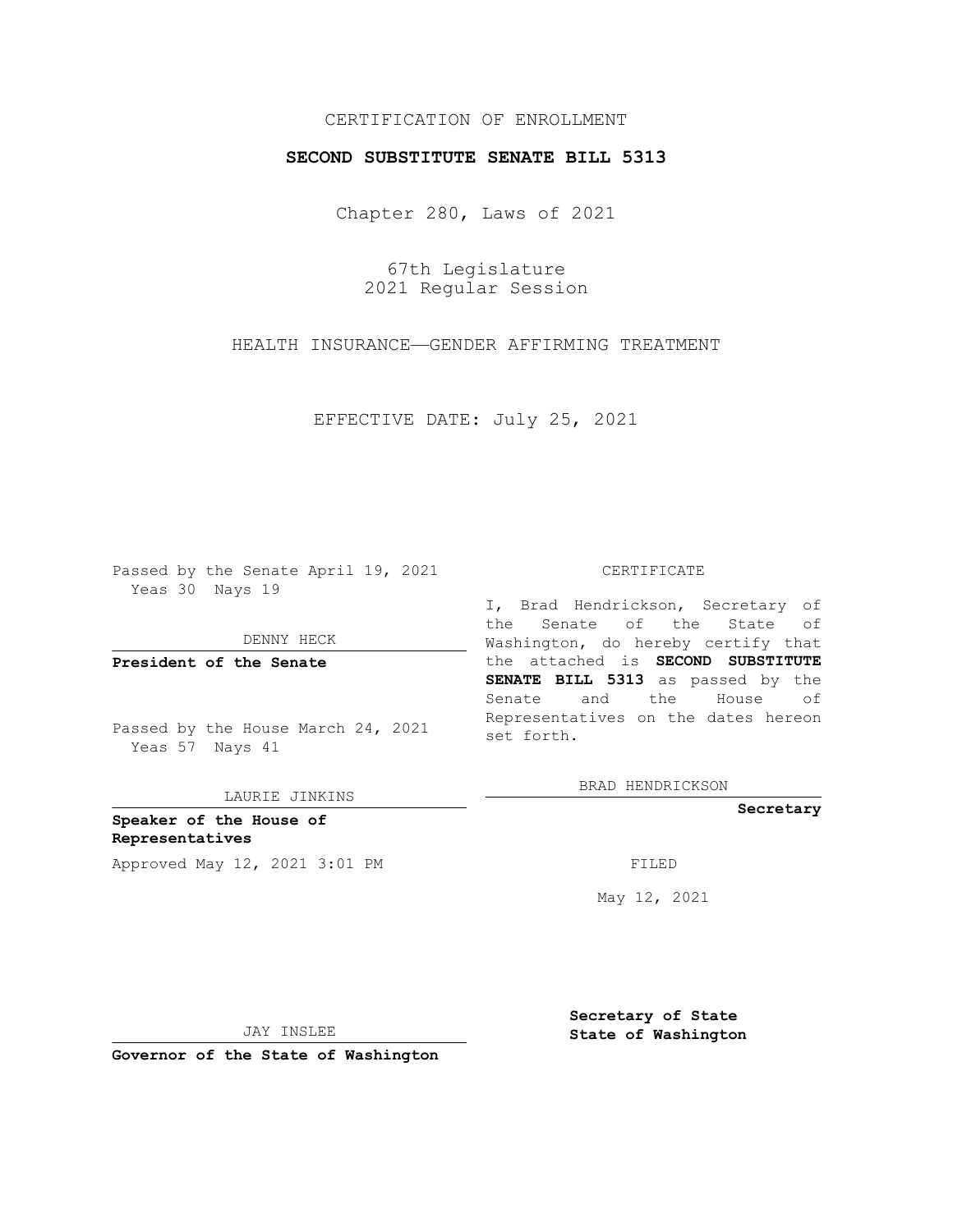### **SECOND SUBSTITUTE SENATE BILL 5313**

AS AMENDED BY THE HOUSE

Passed Legislature - 2021 Regular Session

# **State of Washington 67th Legislature 2021 Regular Session**

**By** Senate Ways & Means (originally sponsored by Senators Liias, Randall, Darneille, Das, Dhingra, Frockt, Hunt, Keiser, Kuderer, Lovelett, Nguyen, Nobles, Pedersen, Robinson, Stanford, Van De Wege, and Wilson, C.)

READ FIRST TIME 02/22/21.

1 AN ACT Relating to health insurance discrimination; amending RCW 2 49.60.178, 41.05.017, and 48.43.0128; adding a new section to chapter 3 74.09 RCW; and creating a new section.

4 BE IT ENACTED BY THE LEGISLATURE OF THE STATE OF WASHINGTON:

5 **Sec. 1.** RCW 49.60.178 and 2020 c 52 s 9 are each amended to read as follows:6

7 (1) It is an unfair practice for any person whether acting for himself, herself, or another in connection with an insurance transaction or transaction with a health maintenance organization to cancel or fail or refuse to issue or renew insurance or a health maintenance agreement to any person because of sex, marital status, sexual orientation, race, creed, color, national origin, citizenship 13 or immigration status, or the presence of any sensory, mental, or physical disability or the use of a trained dog guide or service animal by a person with disabilities: PROVIDED, That a practice which 16 is not unlawful under RCW 48.30.300, 48.44.220, (( $\leftrightarrow$ F)) 48.46.370<u>, or</u> 17 48.43.0128 does not constitute an unfair practice for the purposes of this section. For the purposes of this section, "insurance transaction" is defined in RCW 48.01.060, health maintenance agreement is defined in RCW 48.46.020, and "health maintenance 21 organization" is defined in RCW 48.46.020.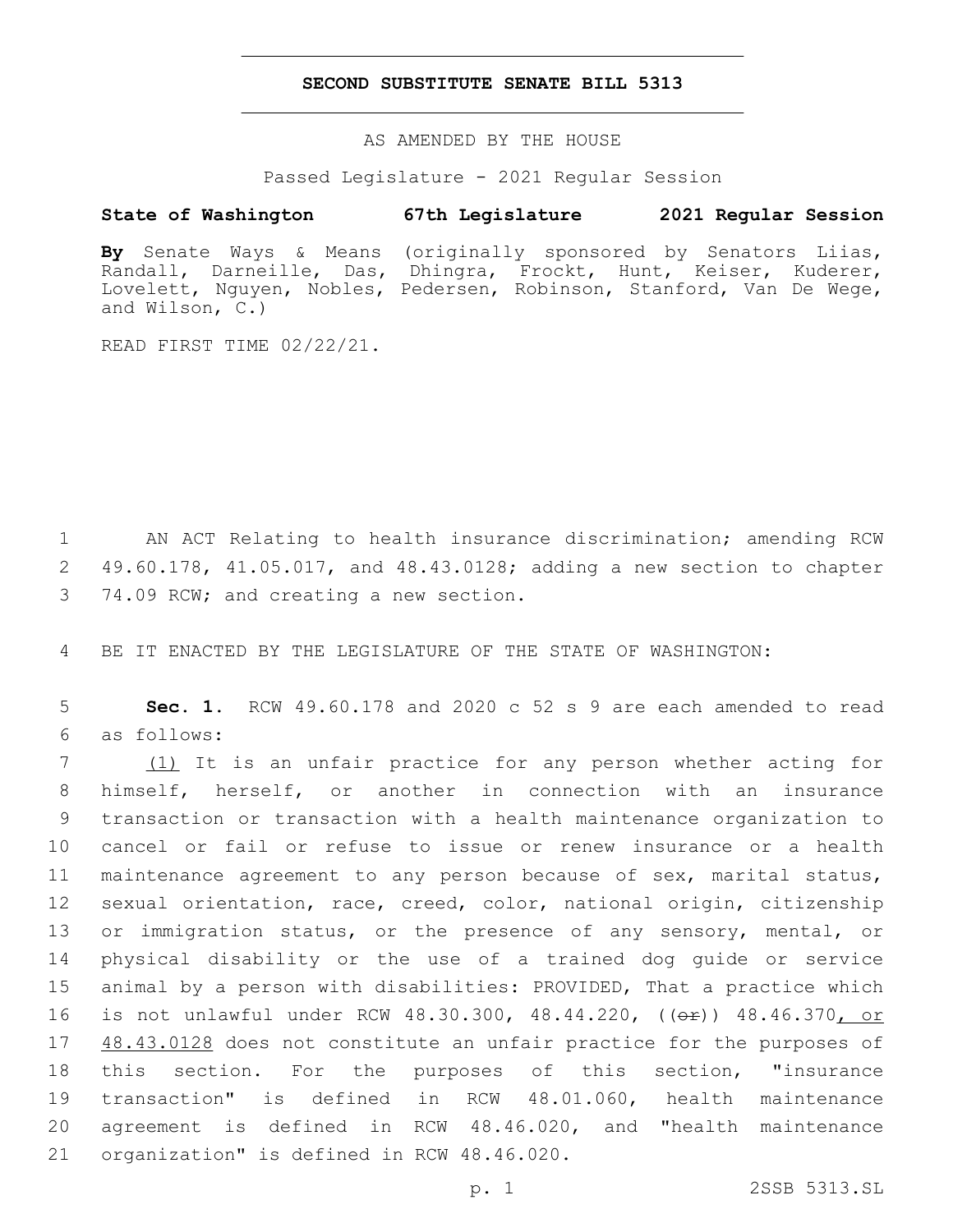1 (2) The fact that such unfair practice may also be a violation of chapter 48.30, 48.43, 48.44, or 48.46 RCW does not constitute a 3 defense to an action brought under this section.

 (3) The insurance commissioner, under RCW 48.30.300 and 5 48.43.0128, and the human rights commission, under chapter 49.60 RCW, shall have concurrent jurisdiction under this section and shall enter into a working agreement as to procedure to be followed in complaints 8 under this section.

 **Sec. 2.** RCW 41.05.017 and 2019 c 427 s 21 are each amended to read as follows:10

 Each health plan that provides medical insurance offered under this chapter, including plans created by insuring entities, plans not subject to the provisions of Title 48 RCW, and plans created under RCW 41.05.140, are subject to the provisions of RCW 48.43.500, 70.02.045, 48.43.505 through 48.43.535, 48.43.537, 48.43.545, 48.43.550, 70.02.110, 70.02.900, 48.43.190, 48.43.083, 48.43.0128, 17 and chapter 48.49 RCW.

 **Sec. 3.** RCW 48.43.0128 and 2020 c 228 s 9 are each amended to 19 read as follows:

 (1) A health carrier offering a nongrandfathered health plan or a plan deemed by the commissioner to have a short-term limited purpose or duration, or to be a student-only plan that is guaranteed renewable while the covered person is enrolled as a regular, full- time undergraduate student at an accredited higher education 25 institution may not:

 (a) In its benefit design or implementation of its benefit design, discriminate against individuals because of their age, expected length of life, present or predicted disability, degree of medical dependency, quality of life, or other health conditions; and

 (b) With respect to the health plan or plan deemed by the commissioner to have a short-term limited purpose or duration, or to be a student-only plan that is guaranteed renewable while the covered person is enrolled as a regular, full-time undergraduate student at an accredited higher education institution, discriminate on the basis of race, color, national origin, disability, age, sex, gender 36 identity, or sexual orientation.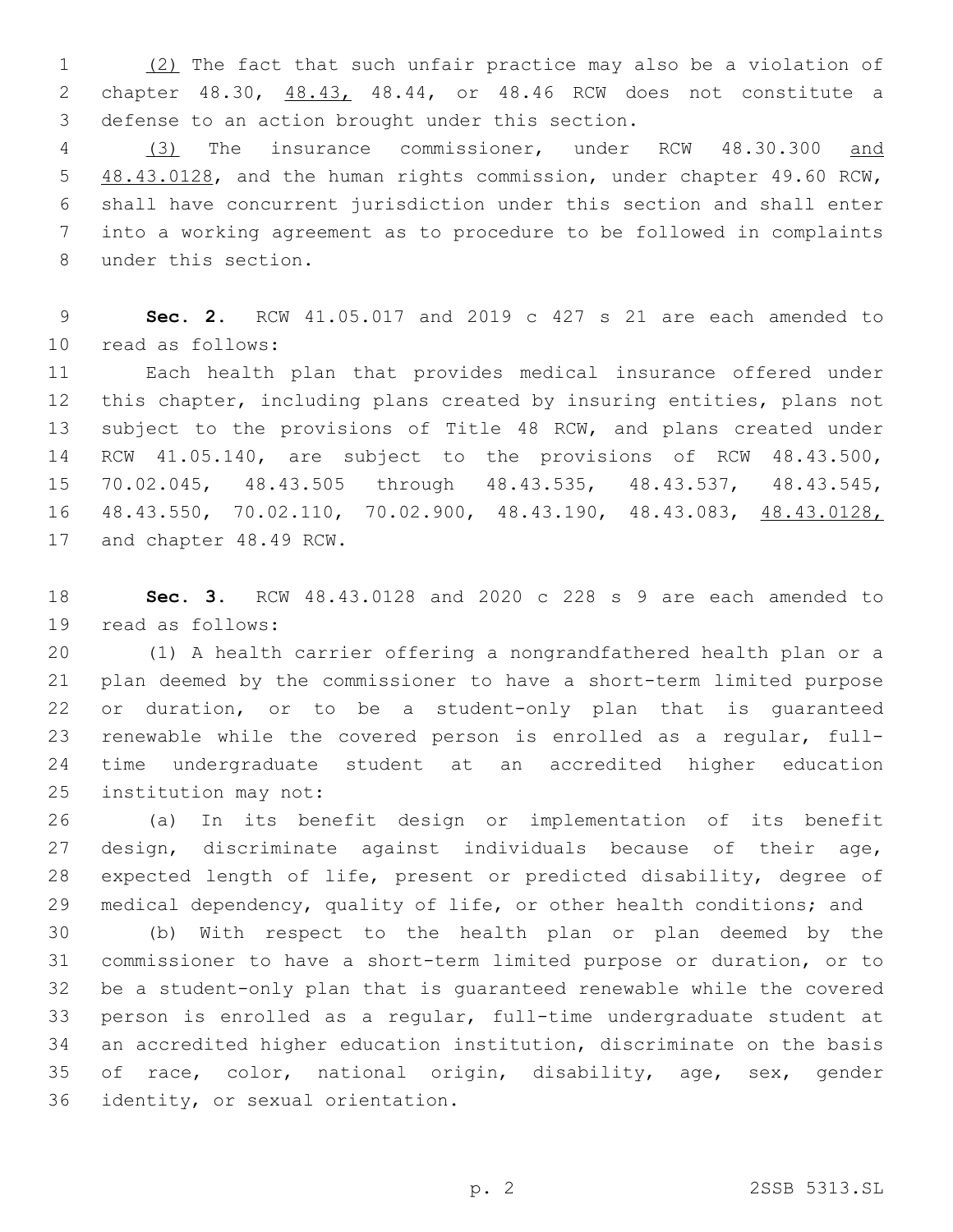(2) Nothing in this section may be construed to prevent ((an issuer)) a carrier from appropriately utilizing reasonable medical 3 management techniques.

 (3) For health plans issued or renewed on or after January 1, 2022:

 (a) A health carrier may not deny or limit coverage for gender affirming treatment when that treatment is prescribed to an individual because of, related to, or consistent with a person's gender expression or identity, as defined in RCW 49.60.040, is medically necessary, and is prescribed in accordance with accepted standards of care.

 (b) A health carrier may not apply categorical cosmetic or 13 blanket exclusions to gender affirming treatment. When prescribed as 14 medically necessary gender affirming treatment, a health carrier may not exclude as cosmetic services facial feminization surgeries and 16 other facial gender affirming treatment, such as tracheal shaves, 17 hair electrolysis, and other care such as mastectomies, breast reductions, breast implants, or any combination of gender affirming 19 procedures, including revisions to prior treatment.

 (c) A health carrier may not issue an adverse benefit determination denying or limiting access to gender affirming services, unless a health care provider with experience prescribing or delivering gender affirming treatment has reviewed and confirmed 24 the appropriateness of the adverse benefit determination.

25 (d) Health carriers must comply with all network access rules and requirements established by the commissioner.

27 (4) For the purposes of this section, "gender affirming 28 treatment" means a service or product that a health care provider, as defined in RCW 70.02.010, prescribes to an individual to treat any condition related to the individual's gender identity and is prescribed in accordance with generally accepted standards of care. Gender affirming treatment must be covered in a manner compliant with the federal mental health parity and addiction equity act of 2008 and the federal affordable care act. Gender affirming treatment can be 35 prescribed to two spirit, transgender, nonbinary, intersex, and other gender diverse individuals.

 (5) Nothing in this section may be construed to mandate coverage of a service that is not medically necessary.

 (6) By December 1, 2022, the commissioner, in consultation with the health care authority and the department of health, must issue a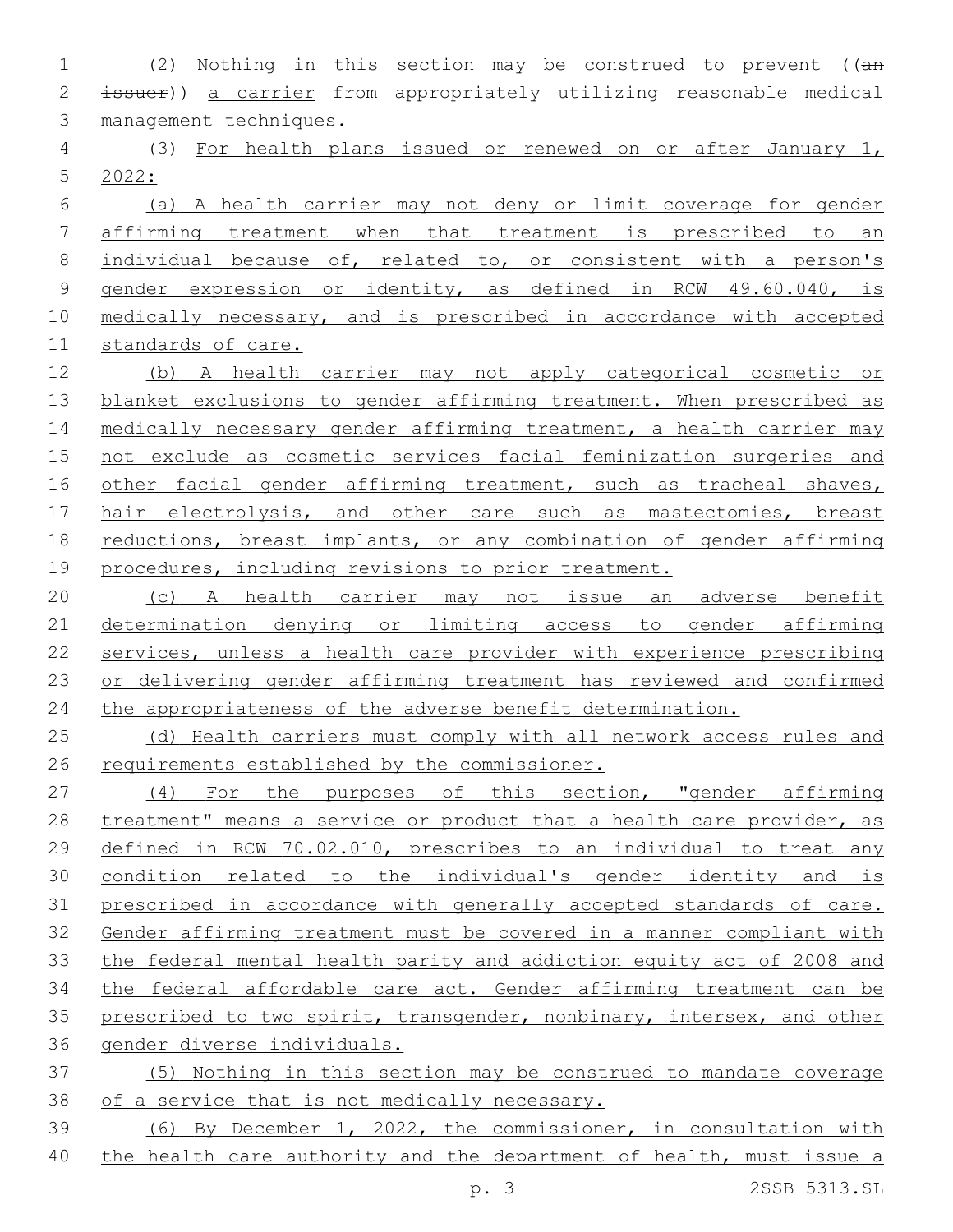report on geographic access to gender affirming treatment across the 2 state. The report must include the number of gender affirming providers offering care in each county, the carriers and medicaid managed care organizations those providers have active contracts with, and the types of services provided by each provider in each region. The commissioner must update the report biannually and post 7 the report on its website.

 (7) The commissioner shall adopt any rules necessary to implement 9 subsections (3), (4), and (5) of this section.

 (8) Unless preempted by federal law, the commissioner shall adopt 11 any rules necessary to implement subsections (1) and (2) of this section, consistent with federal rules and guidance in effect on January 1, 2017, implementing the patient protection and affordable 14 care act.

 NEW SECTION. **Sec. 4.** A new section is added to chapter 74.09 16 RCW to read as follows:

 (1) In the provision of gender affirming care services through 18 programs under this chapter, the authority, managed care plans, and providers that administer or deliver such services may not discriminate in the delivery of a service provided through a program of the authority based on the covered person's gender identity or 22 expression.

23 (2) Beginning January 1, 2022:

 (a) The authority and any managed care plans delivering or administering services purchased or contracted for by the authority may not apply categorical cosmetic or blanket exclusions to gender 27 affirming treatment.

 (b) Facial feminization surgeries and facial gender affirming treatment, such as tracheal shaves, hair electrolysis, and other care such as mastectomies, breast reductions, breast implants, or any combination of gender affirming procedures, including revisions to prior treatment, when prescribed as gender affirming treatment, may 33 not be excluded as cosmetic.

 (c) The authority and managed care plans administering services purchased or contracted for by the authority may not issue an adverse benefit determination denying or limiting access to gender affirming treatment, unless a health care provider with experience prescribing or delivering gender affirming treatment has reviewed and confirmed the appropriateness of the adverse benefit determination.